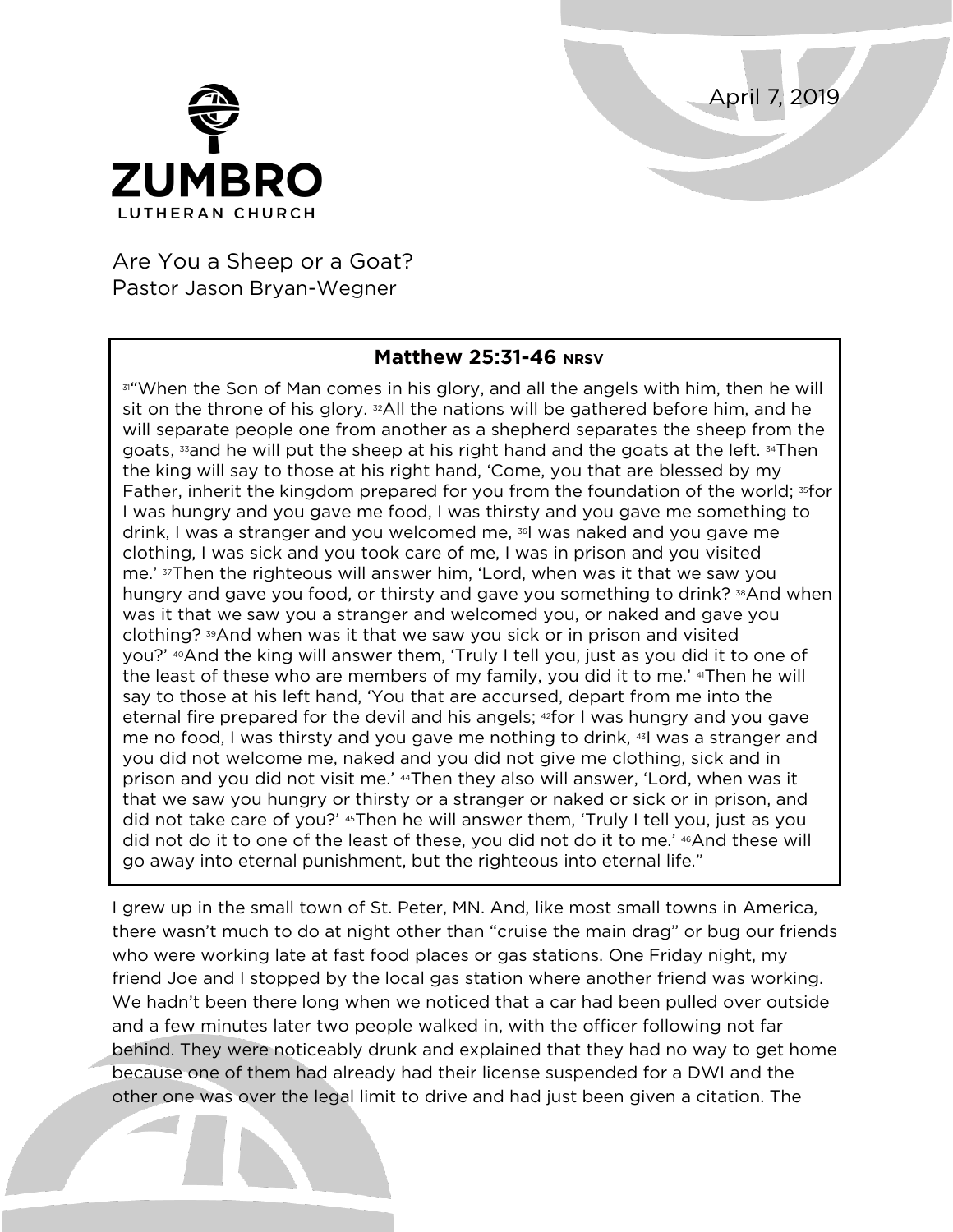officer followed them to make sure they didn't get in the car and drive home. My friend asked them, "Where do you live?" They told us they lived in Mankato about 10 miles away.

Without consulting me and without any hesitation, Joe gestured toward me and said, "We'll give you a ride home. I'll take the guy, and he (meaning me) can follow behind with your car and your girlfriend."

Let's just say I was not nearly as excited about helping this inebriated couple out of a jam as my friend Joe. Wild thoughts filled my head. What if they rob us? What if this is a hoax and they kidnap us? What if they're serial killers?

None of these questions seemed to enter Joe's mind. So, what was I to do?

We got in the respective cars and headed down the highway toward Mankato just before midnight. The woman and I exchanged very few words, which made that 15 minute trip feel like an eternity. In the end, we pulled up to a little house just outside of downtown. The couple thanked us for our kindness and willingness to go out of our way and said goodnight. We didn't get robbed or kidnapped. And it turned out they weren't murderers.

Did my friend Joe's unbridled willingness to help this couple out make him a sheep and me, with my fears and hesitancy make me a goat? Maybe.

Did either of us see the face of Jesus in that couple that night? I sure didn't. And I'm pretty sure that my lapsed Catholic friend Joe wasn't looking for Jesus that night either.

Did our unawareness make Jesus any less present that night? Absolutely not. What we both missed was an opportunity to experience a subtle, yet holy moment as the kingdom of heaven broke in to our world at a time we least expected it.

Throughout Matthew 25, Jesus calls his disciples, then and now, to be on high alert for the kingdom's coming. How do we do that? God expects that we will work for God's purposes of justice and mercy even when it doesn't seem God is around. God expects us to love fiercely those who the world turns its back. Yes, the physically hungry, the thirsty, the sick, and imprisoned. But what about those whom Jesus mentions in the Beatitudes: the poor in spirit, who struggle to see hope or who's faith has them in bondage to white supremacy, misogyny or hate? What about those whose god is the corporate ladder and those who seek their security solely through their bank accounts, and those who never expect that God's kingdom could make any difference in their lives? Maybe it would be just as surprising, if not more, to see God's kingdom break into the world here as well.